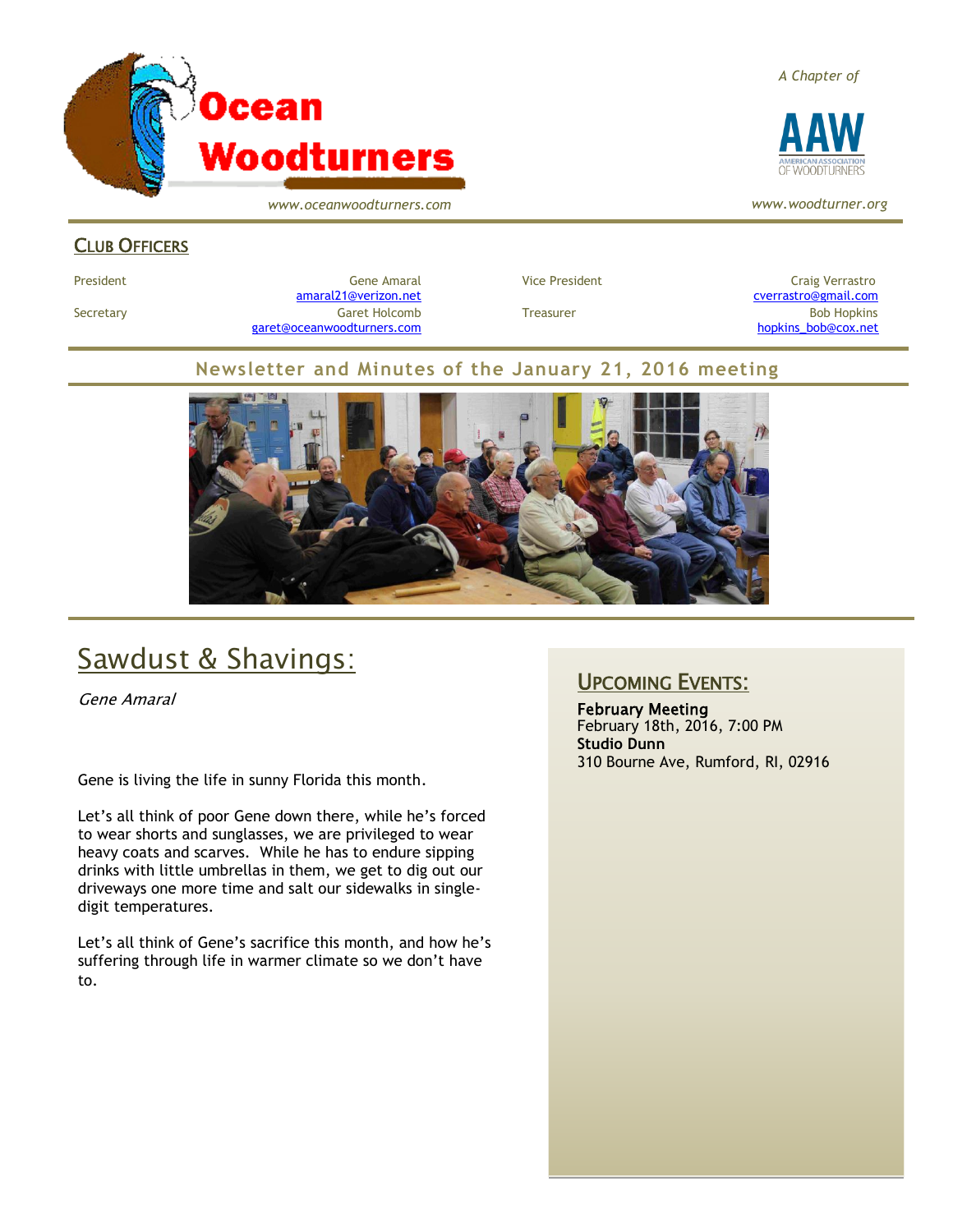### Page 2 **Detail Controller Controller Controller Controller Controller Controller Controller Controller Controller Controller Controller Controller Controller Controller Controller Controller Controller Controller Controlle**

## Secretary's Notes

Garet Holcomb

We would like to get member input on the content of the newsletter. If there's anything you'd like to see in the form of articles, features, tip and tricks, or anything else, please let me know. If you'd be willing to contribute content, we'd be glad to have the support!

### Treasurer's Report

Bob Hopkins

Current total is \$1890.33

You can pay your dues directly from the website at <http://www.oceanwoodturners.com/dues.cfm>

Dues: Club dues are \$25 annually. For members who wish to have a printed Newsletter mailed to them monthly, there is an annual charge of \$5 to cover postage, payable with club dues. All payments should be mailed to: Bob Hopkins

> 48 Tilbury Drive, Bristol, RI 02809

## Meeting Minutes – Old Business

Gene opened the meeting with 19 members and 3 guests present

Visitors – Welcome Chris Rowe, Keri Anderson, and Greg Rossignol!

High School Demo – Gene received a letter of thanks from West Greenwich Exeter high school, where he and Alex A. did their turning demonstration, which he read at the meeting.

Cabinet – The new cabinet is complete and installed at Keeseh. Thanks to Alex Amoruso and Charles Nelle for getting this done! Ed Keenan has agreed to make signs for the door.

#### Committee Reports

Program Committee: No report Outreach Committee: No report Fundraising Committee: Gene reports that we made \$158 on the wood raffles last year, and \$96.50 on 50/50, and \$92.50 at the CRAFTOPIA gallery event.

Dues/Membership cards – Dues for 2016 are due. Also, Craig has implemented the membership card tool on the Ocean Woodturner website. See the feature in this newsletter for instructions on how to print your own membership card.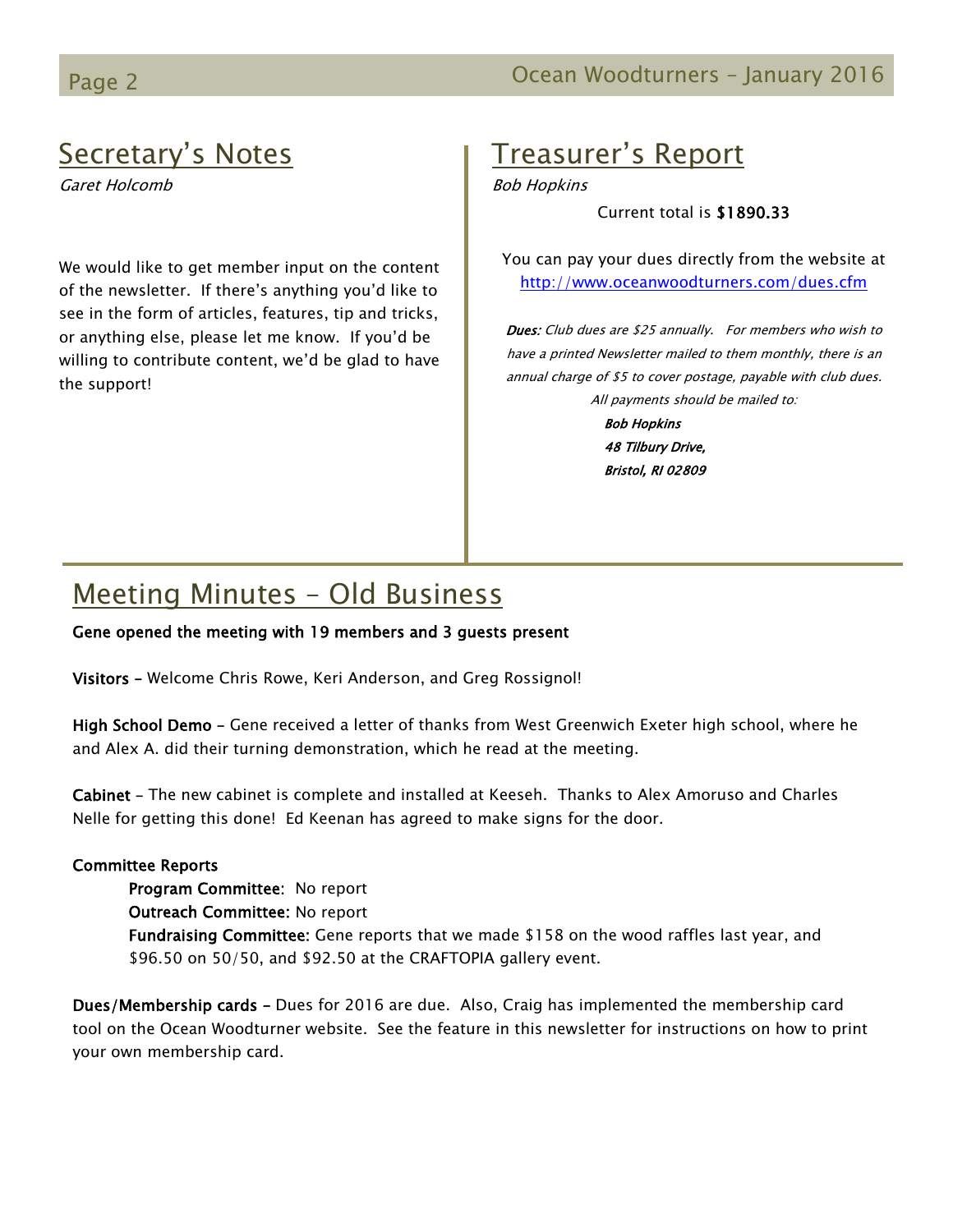## Meeting Minutes – New Business

Open floor for suggestions – Gene opened the floor to the group and asked for suggestions on how we might improve the Club experience for the coming year. Among the items discussed were the nametags, getting the TV/AV fund growing, allotting more time for monthly demos, and having some collaborative or competitive projects among members. If you have any ideas on how to improve the Club and involvement, please let us know!

New turner - Chris from Middletown sent an email. He's got a lathe he inherited and is interested in help learning to use it. If you can mentor, please let Gene know and be can get you in touch.

Alex A. - Has made a few cutting jigs for making tangential turning segments. He's selling them for \$30 each with the proceeds going to the Club. Please see Alex if you're interested.

# Show and Tell







Paul Tavares



Ash, Bloodwood, Walnut, Maple. Two segment pieces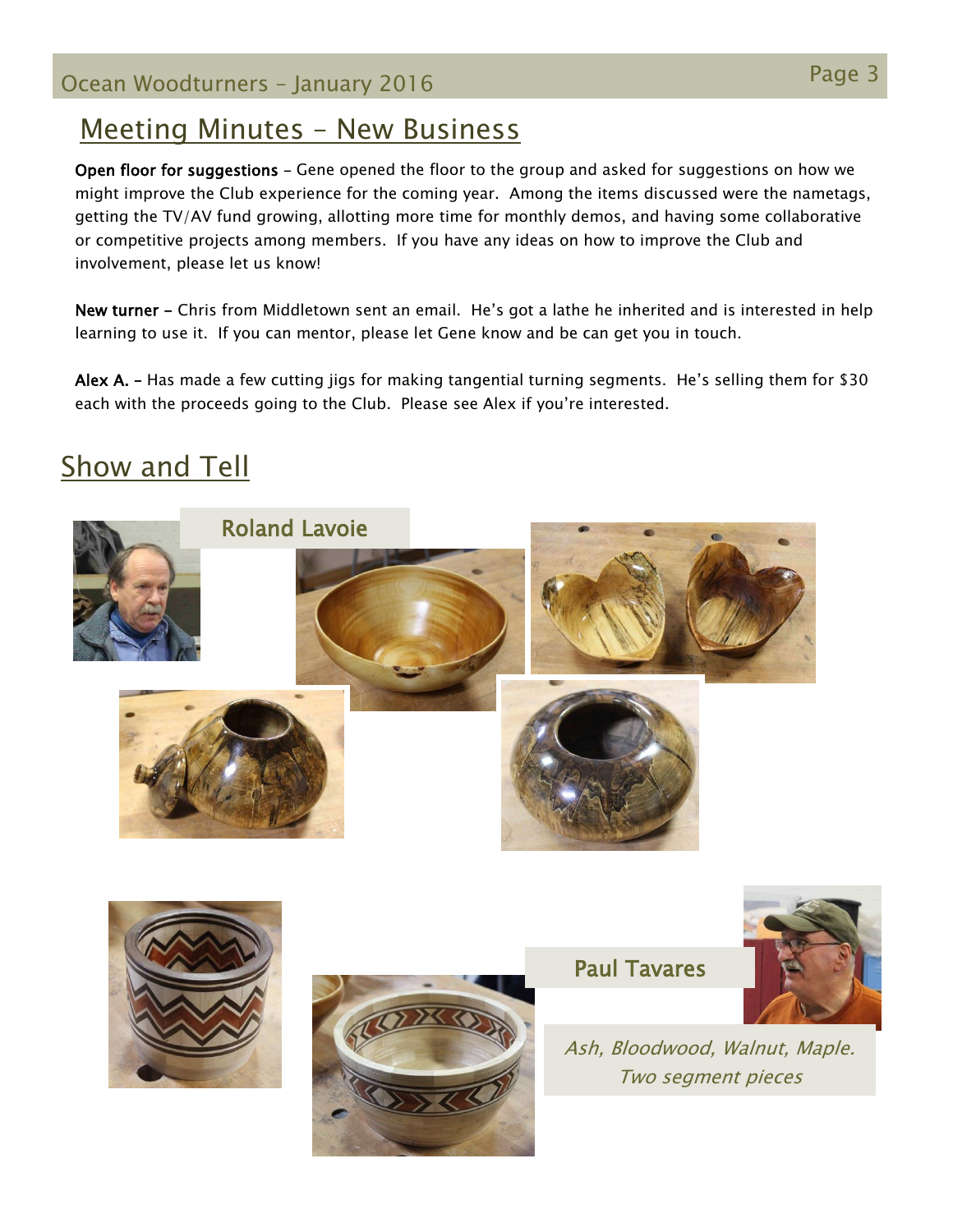# Show and Tell (Cont.)



segmented vessels. Also, an Oak and SpectraPly bowl, and Ed's segmented sailboat glueup

### **Membership Cards:**

Craig has implemented a tool on the Club website to allow members to print their own membership cards. Club members, current on their dues, can go to [www.oceanwoodturners.com](http://www.oceanwoodturners.com/) and click the Member Login link at the top. Once logged in, click "Membership Card" from the left hand column, and click the button. Your membership card will generate as a PDF file, properly sized ready to be printed on any printer.

If you do not currently have a login name and password for the Ocean Woodturners website, please contact Craig right away to set one up.



Alex Amoruso has made a few table saw jigs to help with cutting segments for tangential turning. He's offering them for sale for \$30, with the proceeds to benefit the Club's camera fund. If you're interested, contact Alex or a Club officer and we'll get you in touch. Thanks, Alex!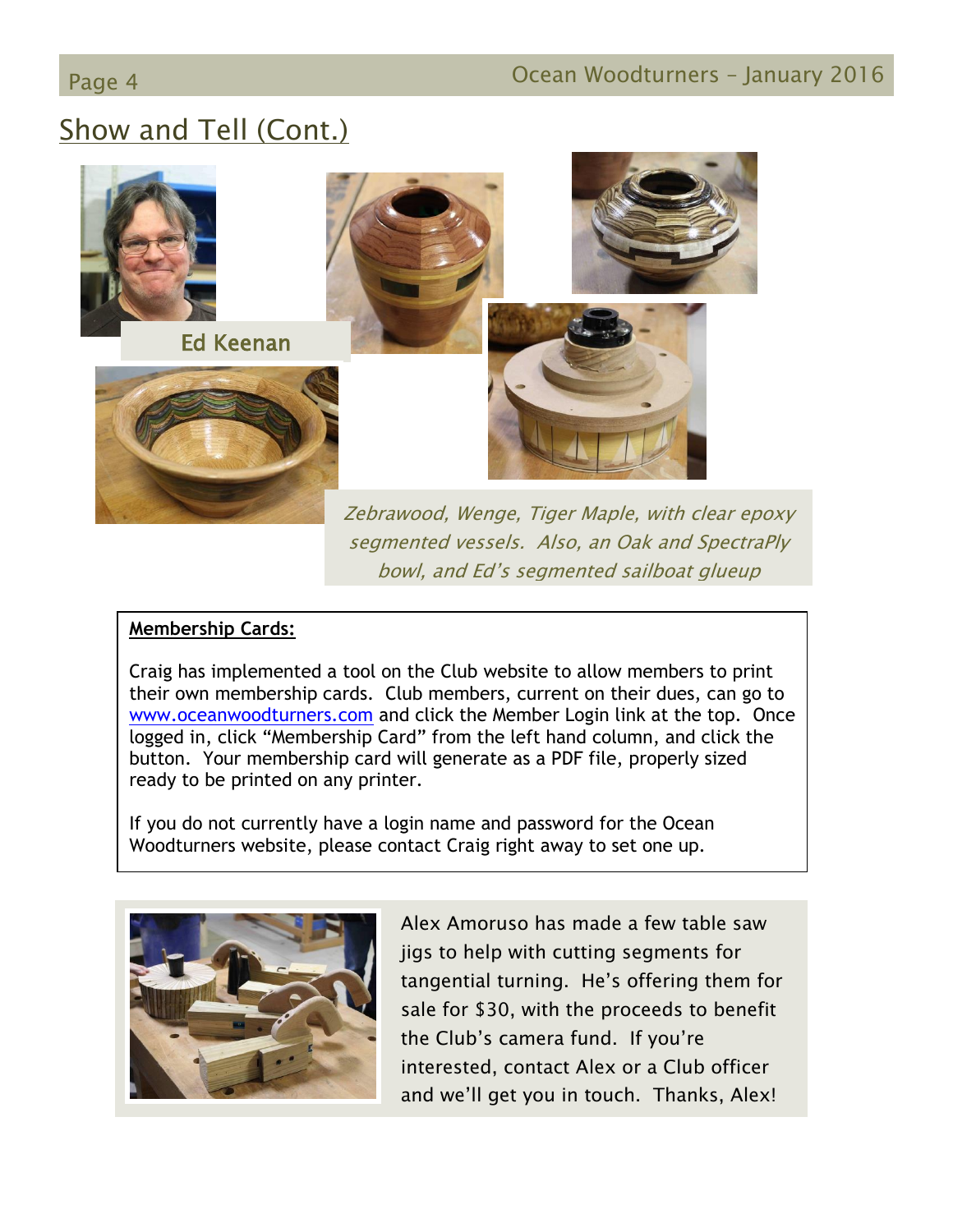## Page 5 Ocean Woodturners – January 2016

### Demonstration



### Chris Horn gives an overview of working with a Scroll Saw

Chris gave his demonstration on a variable-speed Hegner scroll saw. He uses a  $\#2$ or a #5 blade, depending on the project and the thickness of the wood. A #2 will work for  $\frac{1}{4}$ " to  $\frac{1}{2}$ ", a #5 will go up to  $\frac{3}{4}$ " or more. He uses standard blades that cut on the downstroke.





Chris tensions his blades and gives them a pluck to check for tension. Listen for a musical note, as opposed to a dead "thunk" sound. Thicker wood will tolerate a faster blade speed, where for thinner wood slower is better, to help with control and accuracy. Use any wood you like, soft or hard. Chris even makes pieces out of tongue depressors.

Scroll saw patterns can be found in books and magazines dedicated to the craft. Practice patterns are available to help new scroll saw crafters to master the different styles of cut. Chris uses packing tape to secure the pattern to the wood, which helps to lubricate the blade. Chris cuts through the line, as opposed to either side of it. Keep your piece flat to the table as you go.





Use a drill press to create your pilot holes. Thinner wood stock can be laminated into a thicker block to reduce tear out and help with control. Cut right into your corners, then carefully back out to make cuts from other directions. Take your time and use gentle guidance to let the saw do the work. Pressing too hard will break blades. Use your hands to guide the piece around the blade, keeping good contact with the table.

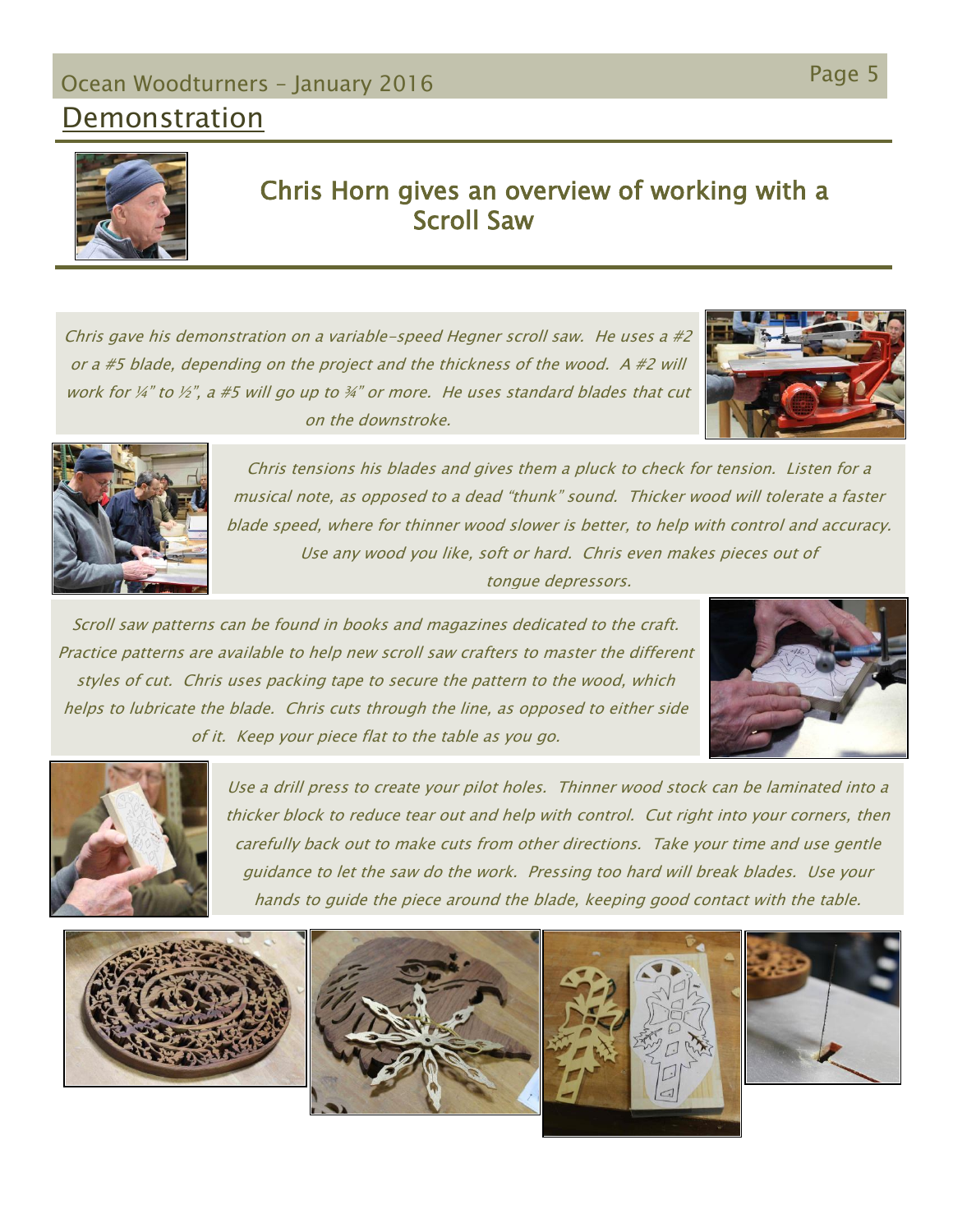#### **Dare to Dream Ranch:**

A multi-faceted therapy program and retreat working with military veterans facing PTSD, anxiety, physical disabilities, and other issues. Chris Rowe, a veteran himself, visited us to talk about the program.

Dare to Dream has several complementary therapy programs, including equine therapy, exercise, yoga, cooking, and others. Chris Rowe is in the process of starting a woodworking therapy program for the ranch.



Currently, he's running the program out of his basement in Middletown, but working to move it to the ranch in Foster, when that property purchase is completed.

As the program grows, Chris will be looking to develop a relationship with local woodworkers and woodturners to act as mentors and provide guidance and advice.

For more information on the Dare to Dream Ranch and its programs, visit their website:

#### [http://www.daretodreamranch.org](http://www.daretodreamranch.org/)